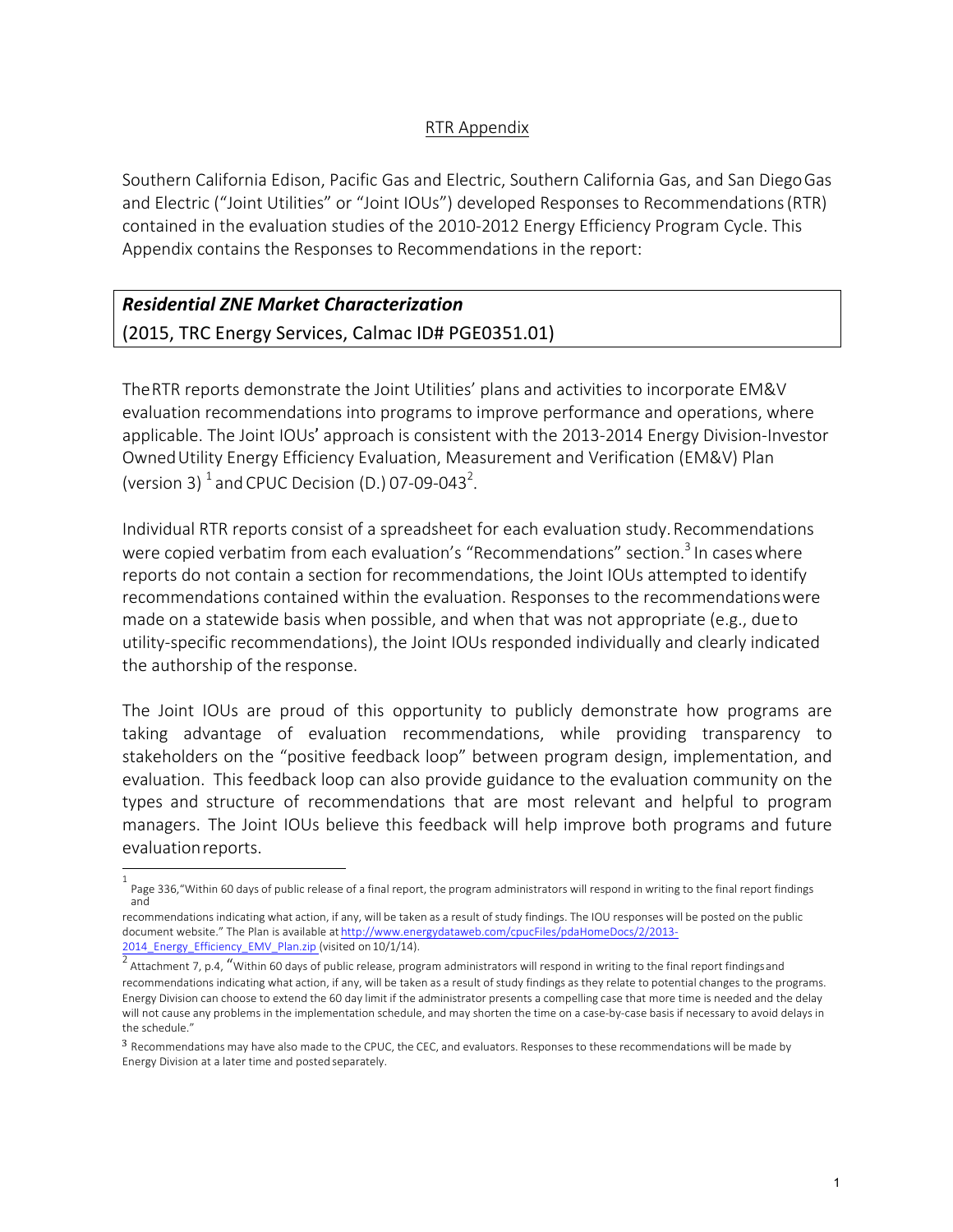## **EM&V** Impact, Process, Market Assessment Study Recommendations

| <b>Study Title:</b> | Residential ZNE Market Characterization, February 27, 2015 |
|---------------------|------------------------------------------------------------|
|---------------------|------------------------------------------------------------|

**Program: ZNE**<br> **Author: TRC** Author:<br>**Available** at:

**Available at: CALMAC PGE0351.01**

This RTR [requires/does not require] an Advice Letter [and/or] PIP addendum, [if yes, indicate AL/PIP number here and reference the item numbers/recommendations requiring the change].

| Item# | Page            | <b>Findings</b>                                                                                                                                                                                                                                                                                                                                                                                                                                                                                                                                                                                                                                                                                                                                                                                     | <b>Best Practice / Recommendations</b>                                                                                                                                                                                                                                                                                                                                                                                                                                            | Recommendation<br><b>Recipient</b> | <b>Disposition</b><br>Other) | <b>Disposition Notes</b><br>(Accepted, Rejected, or (e.g. Description of specific program change or Reason for rejection or<br>Under further review)                                                                                                                                                                                                                                                                                                                                                                                                                                                                                                               |
|-------|-----------------|-----------------------------------------------------------------------------------------------------------------------------------------------------------------------------------------------------------------------------------------------------------------------------------------------------------------------------------------------------------------------------------------------------------------------------------------------------------------------------------------------------------------------------------------------------------------------------------------------------------------------------------------------------------------------------------------------------------------------------------------------------------------------------------------------------|-----------------------------------------------------------------------------------------------------------------------------------------------------------------------------------------------------------------------------------------------------------------------------------------------------------------------------------------------------------------------------------------------------------------------------------------------------------------------------------|------------------------------------|------------------------------|--------------------------------------------------------------------------------------------------------------------------------------------------------------------------------------------------------------------------------------------------------------------------------------------------------------------------------------------------------------------------------------------------------------------------------------------------------------------------------------------------------------------------------------------------------------------------------------------------------------------------------------------------------------------|
|       | 95              | Collaboration will be critical: In general, the TRC team notes that many of the<br>barriers to ZNE-type homes will require actions by various stakeholders and market<br>actors-not just the California regulatory agencies and the PAs-and that several of<br>the issues and barriers are not specific to California.                                                                                                                                                                                                                                                                                                                                                                                                                                                                              | The TRC team encourages the regulatory agencies and the<br>PAs to continue to expand active engagement with industry<br>groups and ZNE leaders, both at the state and national<br>level. These collaborations should leverage existing                                                                                                                                                                                                                                            | <b>IOUs and CPUC</b>               | Accepted                     | IOUs are working with various organization/conferences including,<br>but not limited to, the Net Zero Energy Coalition NZEC) and the<br>New Buildings Institute (NBI) to advance ZNE principles and<br>techniques we note that builders and their suppliers (especially                                                                                                                                                                                                                                                                                                                                                                                            |
|       |                 |                                                                                                                                                                                                                                                                                                                                                                                                                                                                                                                                                                                                                                                                                                                                                                                                     | initiatives that are promoting ZNE-type homes to achieve<br>the rapid increase in knowledge and other market<br>transformation steps that will be necessary for meeting<br>California's aggressive ZNE goals                                                                                                                                                                                                                                                                      |                                    |                              | manufacturers) are national and international in scope and are not<br>concerned solely with California as they pursue business. The key<br>trades groups that PA's currently work directly with that can be<br>leveraged to assist in expanding the working knowledge of builders<br>in support of ZNE type homes.                                                                                                                                                                                                                                                                                                                                                 |
|       | 95-96           | ZNE residential new construction by 2020 will require a complete market<br>transformation: While this study found that the penetration of ZNE-type homes has<br>increased to approximately 1% for 2014 (up from 0.2-0.4% in previous years), this<br>still represents the innovator stage of market adoption. In addition, ZNE homes<br>comprise only ~0.01% of the market; the majority of ZNE-type homes found in this<br>study are near ZNE.<br>To move ZNE along the market adoption curve from the innovator stage in 2014 to<br>being widely available and the industry norm in 2020, will require a market<br>transformation in only six years.                                                                                                                                              | If California truly intends to achieve all ZNE new<br>construction by 2020, the California agencies that set the<br>ZNE targets and the PAs that support these strategies must<br>markedly increase efforts to educate, train, and financially<br>support the market towards adoption of ZNE-type homes;<br>expand efforts to market and message ZNE-type homes to<br>increase consumer demand; prioritize ZNE- related<br>research; and hasten the pace of ZNE-related policies. | <b>IOUs and CPUC</b>               | Accepted/Other               | IOUs are working to support improved efforts for training,<br>education, and financing and a number of initiatives around these<br>areas outlined in the Res ZNE Action/Work Plan. With limited<br>funding, prioritizing areas of marketing and communication will be<br>key in promoting the adoption and understanding of ZNE homes. It<br>is anticipated that as code advances toward ZNE, incentives will<br>continue to be a driver for early adopters.                                                                                                                                                                                                       |
|       | 96              | The state agencies, PAs, and other collaborators are working to design and<br>implement many of the solutions needed to reach the 2020 goals. In addition, the<br>market transformation to ZNE that California has called for represents unchartered<br>territory, which has not been accomplished elsewhere                                                                                                                                                                                                                                                                                                                                                                                                                                                                                        | Expand proven efforts and test new approaches                                                                                                                                                                                                                                                                                                                                                                                                                                     | IOUs and CPUC                      | Accepted                     | IOUs are working to support improved efforts for training,<br>education, and financing and a number of initiatives around these<br>areas outlined in the Res ZNE Action/Work Plan. CAHP, for<br>example, continues to be innovative and places significant time and<br>effort into ensuring that it's implementation is geared toward<br>pushing the residential market towards ZNE as standard practice.<br>Tangible and practical deliverables, goals, and accountabilities need<br>to be defined to help meet this goal.                                                                                                                                        |
|       | 97, 101-<br>102 | As described in Section 5.1, this study identified 16 ZNE homes according to the<br>CAHP and RFI data, representing 0.01% of total market share. However, this study<br>found almost one thousand near ZNE homes (i.e., highly efficient with distributed<br>generation), and it found that near ZNE homes represented approximately 1% of<br>the market in 2014. The number of near ZNE homes also appears to be higher than<br>the number of ZNE-ready (i.e., highly efficient without distributed generation)<br>homes. The prevalence of near ZNE home and the scarcity of ZNE homes indicates<br>that the market may be more ready to embrace near ZNE construction than ZNE<br>construction in the short term. Incremental cost is the biggest barrier to all ZNE-<br>type home construction. | Expand programs targeting ZNE, and for ZNE-ready and<br>near ZNE homes, particularly within 5-10% of the<br>incremental cost compared to a code-built home                                                                                                                                                                                                                                                                                                                        | IOUs and CPUC                      | Accepted/Other               | IOUs are actively working to find ways to reduce the incremental<br>cost of high-performance building measures and plan to increase<br>these efforts, including results dissemination. The IOUs have<br>developed a robust new CAHP program, which will facilitate<br>program expansion of ZNE ready homes. CAHP design is meant to<br>offset a generous percentage of the incremental costs of building<br>to ZNE and targeting ZNE ready design is vital as that is the aspect<br>of a project CAHP incentives can influence. Restrictions associated<br>with program metrics (TRC, IMC) impact the exploration of<br>incentive bonus within the CAHP framework. |
|       | 97,102          | ZNE-type and energy efficient homeowners indicated that their willingness-to-pay<br>for their next ZNE-type home increased with their perceived value of their current<br>home. Consequently, once an owner purchases a ZNE-type or an energy efficient<br>home, he/she may be more likely to pay for a ZNE home.                                                                                                                                                                                                                                                                                                                                                                                                                                                                                   | Continue programs for Energy Efficient homes as a stepping-IOUs and CPUC<br>stone for ZNE, but target builders that have been non-<br>participants to date                                                                                                                                                                                                                                                                                                                        |                                    | Accepted                     | IOUs recognize that it is important to target new customers for the<br>residential new construction programs. Our current programs<br>currently work with the largest builders in our state that produce<br>the largest stock of residential building inventory. Additionally,<br>IOUs are actively soliciting participation from new builders in the<br>Production Builder Residential ZNE Demonstration. It is important<br>to note that some builders do not participate due to their<br>nationalal scope and limitations on their profit models.                                                                                                               |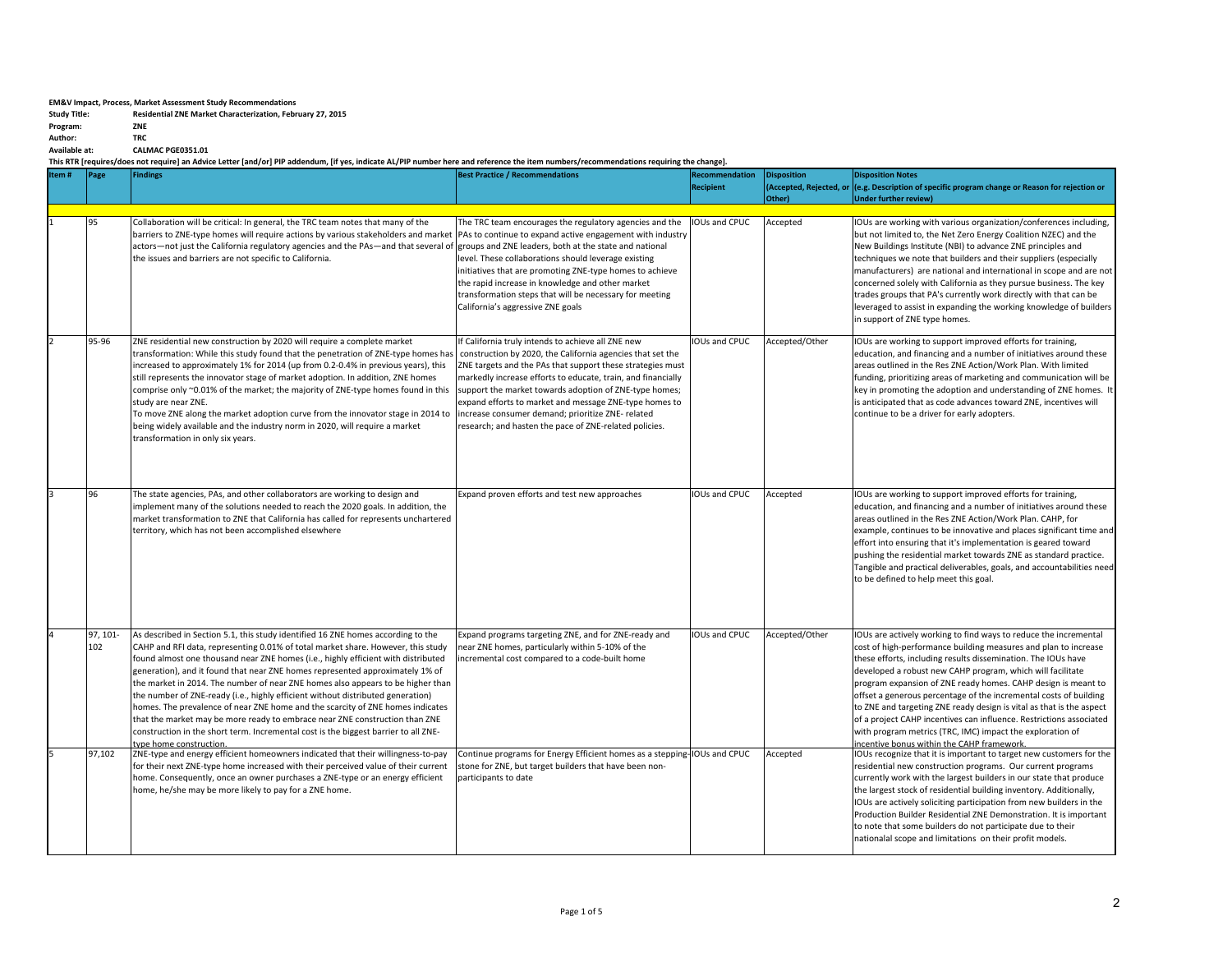| Item# | Page           | Findings                                                                                                                                                                                                                                                                                                                                                                                                                                                                                                                                                                                                                                                                                                                                                                                                                                                                                                                     | <b>Best Practice / Recommendations</b>                                                                                                                                                                                                                                                                                                                                                                                                                                                         | <b>Recommendation</b> | <b>Disposition</b>      | <b>Disposition Notes</b>                                                                                                                                                                                                                                                                                                                                                                                                                                                                                                                             |
|-------|----------------|------------------------------------------------------------------------------------------------------------------------------------------------------------------------------------------------------------------------------------------------------------------------------------------------------------------------------------------------------------------------------------------------------------------------------------------------------------------------------------------------------------------------------------------------------------------------------------------------------------------------------------------------------------------------------------------------------------------------------------------------------------------------------------------------------------------------------------------------------------------------------------------------------------------------------|------------------------------------------------------------------------------------------------------------------------------------------------------------------------------------------------------------------------------------------------------------------------------------------------------------------------------------------------------------------------------------------------------------------------------------------------------------------------------------------------|-----------------------|-------------------------|------------------------------------------------------------------------------------------------------------------------------------------------------------------------------------------------------------------------------------------------------------------------------------------------------------------------------------------------------------------------------------------------------------------------------------------------------------------------------------------------------------------------------------------------------|
|       |                |                                                                                                                                                                                                                                                                                                                                                                                                                                                                                                                                                                                                                                                                                                                                                                                                                                                                                                                              |                                                                                                                                                                                                                                                                                                                                                                                                                                                                                                | <b>Recipient</b>      | (Accepted, Rejected, or | (e.g. Description of specific program change or Reason for rejection or                                                                                                                                                                                                                                                                                                                                                                                                                                                                              |
|       |                |                                                                                                                                                                                                                                                                                                                                                                                                                                                                                                                                                                                                                                                                                                                                                                                                                                                                                                                              |                                                                                                                                                                                                                                                                                                                                                                                                                                                                                                |                       | Other)                  | <b>Under further review)</b>                                                                                                                                                                                                                                                                                                                                                                                                                                                                                                                         |
|       |                |                                                                                                                                                                                                                                                                                                                                                                                                                                                                                                                                                                                                                                                                                                                                                                                                                                                                                                                              |                                                                                                                                                                                                                                                                                                                                                                                                                                                                                                |                       |                         |                                                                                                                                                                                                                                                                                                                                                                                                                                                                                                                                                      |
|       | 97,103         | Currently, under most of the PAs' programs (including the IOU programs), builders<br>use two different programs to receive all possible incentives for energy efficiency<br>and PV (CAHP and NSHP), which is cumbersome. Also, some program managers<br>reported the need for improved collaboration between these programs, including<br>better data sharing. The TRC team concurred with program managers after<br>reviewing the CAHP and NSHP databases and finding various differences in how<br>these programs track projects. In addition, the previous PV kicker for some IOU<br>CAHP programs required that all homes in a development have PV to receive an<br>incentive.                                                                                                                                                                                                                                           | Transition to a single market transformation program for<br>energy effciency and distributed generation                                                                                                                                                                                                                                                                                                                                                                                        | All IOUs              | Other                   | From 2008 until 2014 the IOU's implemented both programs (CAHP<br>& NSHP) side by side. Current utility programs are best suited for<br>offering incentives regarding energy efficiency<br>technologies/building advancements but cannot offer incentives<br>for distributed generation due to administration bifurcation.<br>Consistent policy direction provided by the CPUC, the IOUs would<br>be willing to initiate a major effort to transition to a "single"<br>program" approach to ZNE for energy efficiency and distributed<br>generation. |
|       | 97,104         | There are various organizations working towards the ZNE goal, but they track<br>homes using different metrics and database formats. This hinders the ability for any different metrics, develop a central repository of ZNE-type<br>one organization to quantify the number of ZNE-type homes and track progress<br>towards ZNE goals.                                                                                                                                                                                                                                                                                                                                                                                                                                                                                                                                                                                       | Because different organizations track ZNE-type homes using All IOUs<br>homes or (at a minimum) consistent tracking metrics for<br>tracking progress towards ZNE goals                                                                                                                                                                                                                                                                                                                          |                       | Accepted                | IOUs are supporting the NZEC which is actively constructing a<br>national central database. IOUs will also collaborate with other<br>national entities like National Labs and NBI that are conducting<br>such efforts.                                                                                                                                                                                                                                                                                                                               |
|       | 97,104         | Builders reported that many subcontractors and builders of code-compliant homes<br>do not have the knowledge needed to execute advanced building practices<br>successfully. Building officials reported challenges in the code compliance process,<br>both with homes built to code and those built above code.                                                                                                                                                                                                                                                                                                                                                                                                                                                                                                                                                                                                              | Continue and expand education efforts for builders and<br>their contractors and trades regarding code compliance and<br>above code building practices                                                                                                                                                                                                                                                                                                                                          | All IOUs              | Accepted                | IOUs continue these effort through Codes & Standards Program<br>through various means including Workforce Education and<br>Training.                                                                                                                                                                                                                                                                                                                                                                                                                 |
| 9     | 97.105         | ZNE-type homes present a quandary to the lending community.<br>Lenders need larger volumes of energy efficient or ZNE-type homes to make<br>financing these products through EEMs or other mechanisms worth their while due<br>to the increased paperwork and home rating requirement presented by EEMs.<br>Lenders noted that most homebuyers are not aware of EEMs; if they are, they<br>usually learn about them after they have identified a home for purchase, not during which a facilitator handles the additional paperwork of an<br>the decision-making stage. Lenders also noted that they have a shortage of<br>appraisers with the necessary training to conduct valuations of ZNE-type homes.                                                                                                                                                                                                                   | Support real estate agents and lenders by holding<br>symposiums for builders, appraisers, lenders, and realtors<br>with interest and training in ZNE-type homes; bringing<br>together ZNE-type homebuilders and Energy Efficient<br>Mortgage (EEM) lenders; investigating a model through<br>EEM; providing a platform for connecting lenders with<br>appraisers trained on ZNE-type homes; and providing<br>training for realtors on how to recognize and promote ZNE-<br>type home features. | AII IOUs              | Other                   | IOUs believe the indicated activity is appropriate for utilities<br>(symposia, realtor training). Through our existing programs the<br>Utilities have connections with these stakeholders and are well<br>positioned to intervene to support ZNE homes.                                                                                                                                                                                                                                                                                              |
| 10    | 98,106-<br>107 | Builders reported they have concerns that owners will misinterpret<br>ZNE. This was supported by feedback from owners. Among owners that reported<br>to be aware of the term ZNE, approximately one-third interpreted ZNE as either<br>zero bill or a home that is off-the-grid. Two ZNE-type owners reported that "zero" is<br>unachievable, and is a term that should not be used lightly.<br>Builders and building industry experts recommended the use of demonstration<br>homes. This was supported by reports from owners in the ZNE-type forum, who<br>reported that the demonstration was influential in their purchasing decision and<br>who could recall specific aspects of the demonstration years after touring it. In<br>addition, approximately one-third of the ZNE-type and Energy Efficient owners that<br>were familiar with the term ZNE reported that their source of awareness was a<br>showcase home. | Work with builders to develop clear and consistent<br>messaging for the 2013 IEPR's ZNE<br>definition that builders are comfortable promoting, and<br>expand the reach of ZNE-type demonstration homes.                                                                                                                                                                                                                                                                                        | All IOUs              | Accepted/Other          | IOUs note, by way of significant experience, that the<br>communication of the practical meaning of IEPR "code zero" is<br>difficult and somewhat counter-intuitive. IOUs can help builders<br>on new communications once messaging is developed with<br>relevant stakeholder groups like CBIA and CEC.                                                                                                                                                                                                                                               |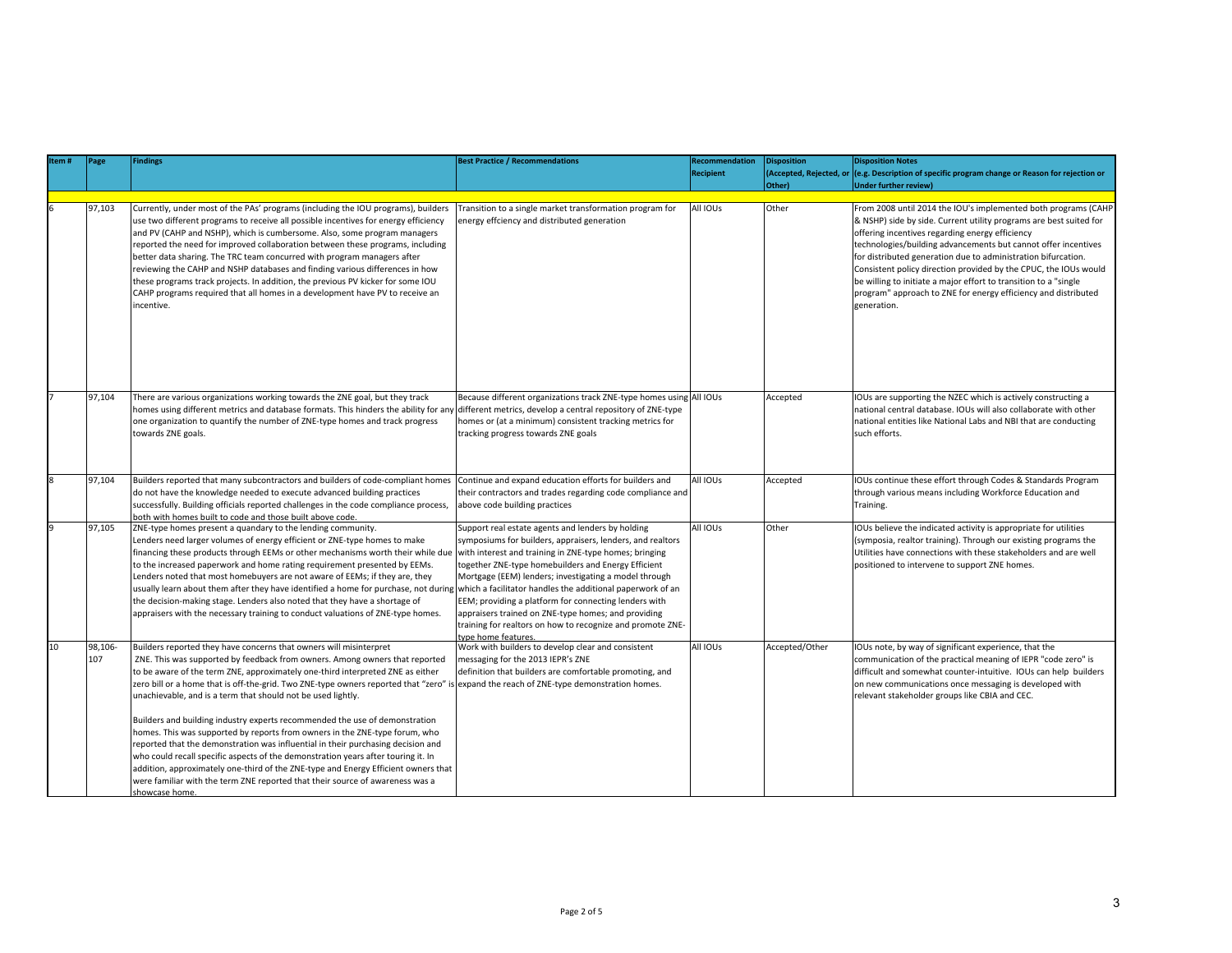| Item# | Page   | Findings                                                                                                                                                                                                                                                                                                                                                                                                                                                                                                                                                                                                                                                                                                                                                                                                                                                                                                                                                                                                                                                                                | <b>Best Practice / Recommendations</b>                                                                                                                                                                                                                                | Recommendation       | <b>Disposition</b>      | <b>Disposition Notes</b>                                                                                                                                                                                                                                                                                                                                                                                                                                                                                                                                                                                                                                                                                                                                                                                            |
|-------|--------|-----------------------------------------------------------------------------------------------------------------------------------------------------------------------------------------------------------------------------------------------------------------------------------------------------------------------------------------------------------------------------------------------------------------------------------------------------------------------------------------------------------------------------------------------------------------------------------------------------------------------------------------------------------------------------------------------------------------------------------------------------------------------------------------------------------------------------------------------------------------------------------------------------------------------------------------------------------------------------------------------------------------------------------------------------------------------------------------|-----------------------------------------------------------------------------------------------------------------------------------------------------------------------------------------------------------------------------------------------------------------------|----------------------|-------------------------|---------------------------------------------------------------------------------------------------------------------------------------------------------------------------------------------------------------------------------------------------------------------------------------------------------------------------------------------------------------------------------------------------------------------------------------------------------------------------------------------------------------------------------------------------------------------------------------------------------------------------------------------------------------------------------------------------------------------------------------------------------------------------------------------------------------------|
|       |        |                                                                                                                                                                                                                                                                                                                                                                                                                                                                                                                                                                                                                                                                                                                                                                                                                                                                                                                                                                                                                                                                                         |                                                                                                                                                                                                                                                                       | <b>Recipient</b>     | (Accepted, Rejected, or | (e.g. Description of specific program change or Reason for rejection or                                                                                                                                                                                                                                                                                                                                                                                                                                                                                                                                                                                                                                                                                                                                             |
|       |        |                                                                                                                                                                                                                                                                                                                                                                                                                                                                                                                                                                                                                                                                                                                                                                                                                                                                                                                                                                                                                                                                                         |                                                                                                                                                                                                                                                                       |                      | Other)                  | Under further review)                                                                                                                                                                                                                                                                                                                                                                                                                                                                                                                                                                                                                                                                                                                                                                                               |
|       | 98,107 | About half of production ZNE-type owners and Energy Efficient<br>owners reported they had concerns at the time of home purchase about resale<br>value. However, studies have shown that homes with energy efficiency labels or PV<br>sell for a higher value on average compared to Code-built homes (e.g., Kok 2012,<br>LBNL 2013b, LBNL 2011, and ConSol 2008).                                                                                                                                                                                                                                                                                                                                                                                                                                                                                                                                                                                                                                                                                                                       | Provide educational toolkits to help builders address<br>homebuyers' concerns about the re-sale value of ZNE-type<br>homes, by promoting study results showing higher resale<br>values of Energy Efficient and solar homes.                                           | All IOUs             | Other                   | IOUs agree that this is a logical recommendation but recognizes<br>that there are limited available studies demonstrating such an<br>increase in value. Available sample sizes to demonstrate increased<br>value are relatively small to draw conclusions. We are committed<br>to supporting efforts to establish the value of Energy Efficient<br>homes.                                                                                                                                                                                                                                                                                                                                                                                                                                                           |
| 12    | 98,107 | Per the state's loading order established in the state's Energy<br>Action Plan (CEC and CPUC 2013) and the CEC's 2013 IEPR, achieving ZNE residential other policies, work with these<br>new construction goals requires equitable promotion of energy efficiency and<br>distributed generation measures to maximize the benefits of ZNE. Currently, there<br>are several policies to promote distributed generation, such as rebates, tax credits<br>and net energy metering policies. All of these policies are undergoing potential<br>changes. Navigant (2014a-c) indicated that confusion in the market over net<br>metering may hinder market adoption of PV. In this study, builders and program<br>managers reported that consumers questioned how they will be compensated for<br>energy supplied to the grid. (This study did not ask owners directly about their net<br>metering concerns.) In this study, some owners with PV reported they did not<br>expect the annual "true up bill" they received from their utility, and that this was a<br>source of dissatisfaction. | Once the State agencies update net-energy metering and<br>agencies, builders, and PV installers to educate homebuyers<br>on how these policies affect them.                                                                                                           | IOUs and CPUC        | Accepted                | Plans are pending based on the specifics of various market changes<br>(such as NEM reform) cited in the recommendation.                                                                                                                                                                                                                                                                                                                                                                                                                                                                                                                                                                                                                                                                                             |
| 13    | 98,108 | ZNE is technically feasible, but the biggest barrier is incremental<br>cost, and builders' concern that consumers may not pay this incremental cost.<br>Based on interviews with high performance builders, building industry experts, and<br>program managers, the incremental cost for a ZNE home is approximately 5-15%<br>more than the cost to build a Code-built home. ZNE-type owners and Energy<br>Efficient owners, reported they were willing to pay approximately 8-12% more, and possible?<br>1-10% more, respectively, for their next home to be a ZNE-type home compared to<br>a Code-built home.                                                                                                                                                                                                                                                                                                                                                                                                                                                                         | Reframe the incremental cost paradigm by providing<br>additional incentives and technical<br>assistance to builders that meet the following challenge:<br>using an identical budget for your non-ZNE home, how<br>would you build a ZNE home that is as comparable as | <b>IOUs and CPUC</b> | Accepted                | IOUs plan to focus additional work on making the "constructability'<br>of ZNE homes as cost-effective as possible, with subsequent<br>communication of results. It is important to note that the<br>incremental cost is only for the EE measurers. The addition of solar<br>and how to fund is a large contributing factor into those costs.<br>While it is possible to receive increased incentives through CAHP<br>specifically for this, not only through the point scoring system, but<br>also via the additional CAHP points that assist participants with<br>getting closer to ZNE ready. The IOUs will continue on building<br>techniques that reduce the incremental cost of achieving high<br>performance including issues affecting code, the technologies<br>themselves and the installation techniques. |
| 14    | 98,108 | Comfort appears to be an important purchasing criterion for owners,<br>and builders include comfort benefits in their messaging of ZNE-type homes. Based type homes through customer<br>on the small number of owners in this study, ZNE-type and Energy Efficient owners<br>indicated they were generally satisfied with the comfort provided by their homes,<br>while several Code-built owners expressed dissatisfaction with the comfort of their<br>homes.                                                                                                                                                                                                                                                                                                                                                                                                                                                                                                                                                                                                                         | Support builders in highlighting comfort benefits of ZNE-<br>Itestimonials.                                                                                                                                                                                           | All IOUs             | Accepted                | IOUs plan to conduct additional work in this area, emphasizing that<br>high-performance ZNE homes can be built to have superior comfort<br>and health-related characteristics compared to standard homes.<br>We recognize the framed benefits are large motivators programs<br>like Energy Upgrade' whole house retrofit programs but an<br>adequate ZNE customer population must be available.                                                                                                                                                                                                                                                                                                                                                                                                                     |
| 15    | 99,109 | About one-quarter (12 of 42) of ZNE-type owners and one-third (34 of 109) of<br>Energy Efficient owners reported they had initial concerns about managing high<br>tech features, including the monitoring or operation of PV systems, HVAC systems,<br>or other measures. Owners of homes with PV were significantly more likely to<br>report a concern managing high tech features at the initial time of purchase. This<br>study did not rigorously explore whether these concerns were actual or perceived,<br>although two ZNE-type owners mentioned that they do have difficulties managing<br>high tech features.                                                                                                                                                                                                                                                                                                                                                                                                                                                                 | Address homebuyers concerns about managing high tech<br>features by providing template<br>homeowner orientations to builders.                                                                                                                                         | All IOUs             | Other                   | The IOUs believe that "simpler is better" and that, while supporting<br>ideas around management of high-tech features, emphasis on<br>simplicity in design and construction of home features is likewise<br>important and useful. The IOUs continue to support the building of<br>demonstration sites/homes that can be used to familiarize or train<br>stakeholders on the use of high tech features.                                                                                                                                                                                                                                                                                                                                                                                                              |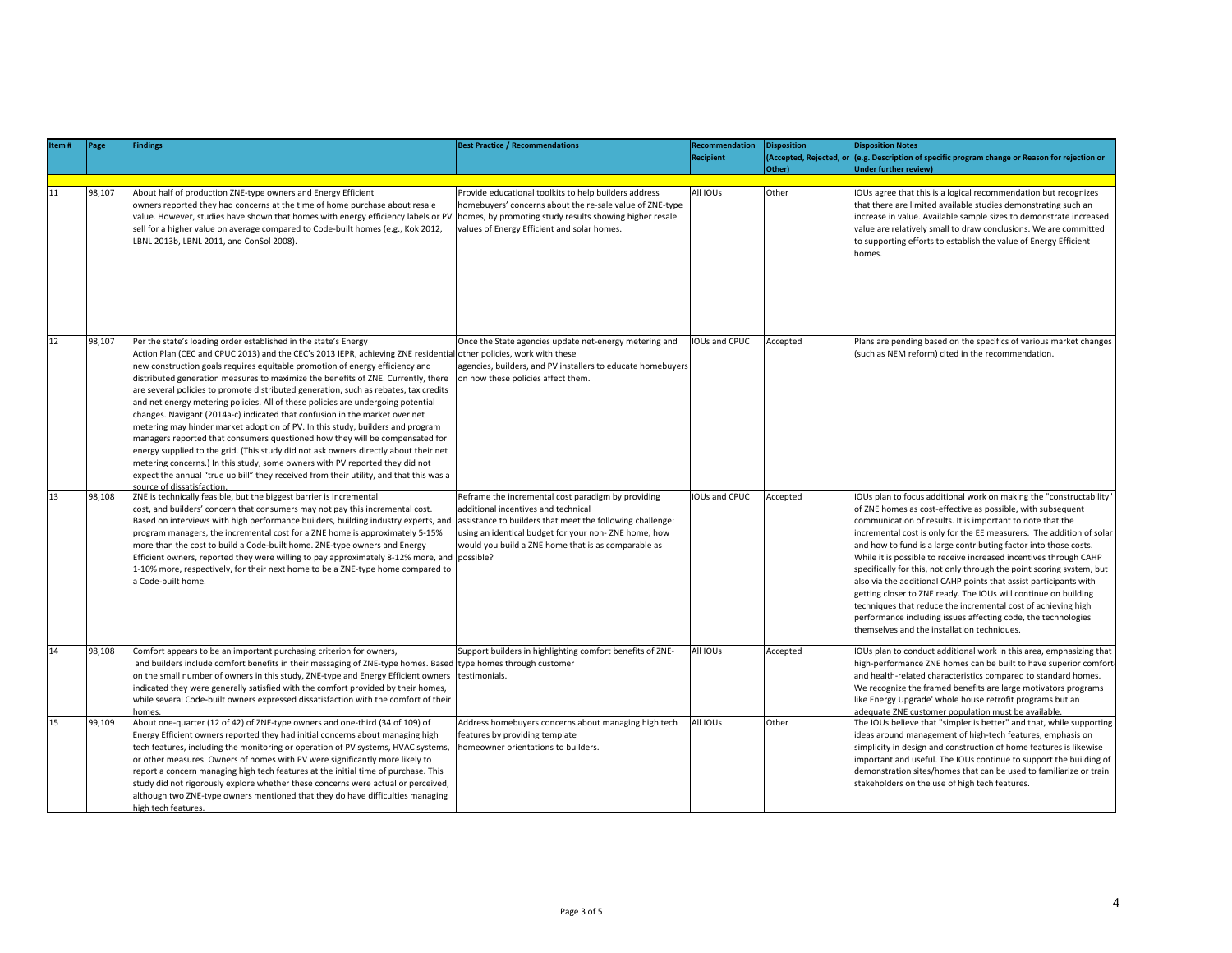| tem# | Page   | <b>Findings</b>                                                                                                                                                                                                                                                                                                                                                                                                                                                                                                                                                                                                                                                                                                                                                                                                                                                                                                                                                                                                                                                                                                                                                                     | <b>Best Practice / Recommendations</b>                                                                                                                                                                                                                        | Recommendation<br><b>Recipient</b> | <b>Disposition</b><br>Other) | <b>Disposition Notes</b><br>(Accepted, Rejected, or (e.g. Description of specific program change or Reason for rejection or<br>Under further review)                                                                                                                                                                                                                                                                 |
|------|--------|-------------------------------------------------------------------------------------------------------------------------------------------------------------------------------------------------------------------------------------------------------------------------------------------------------------------------------------------------------------------------------------------------------------------------------------------------------------------------------------------------------------------------------------------------------------------------------------------------------------------------------------------------------------------------------------------------------------------------------------------------------------------------------------------------------------------------------------------------------------------------------------------------------------------------------------------------------------------------------------------------------------------------------------------------------------------------------------------------------------------------------------------------------------------------------------|---------------------------------------------------------------------------------------------------------------------------------------------------------------------------------------------------------------------------------------------------------------|------------------------------------|------------------------------|----------------------------------------------------------------------------------------------------------------------------------------------------------------------------------------------------------------------------------------------------------------------------------------------------------------------------------------------------------------------------------------------------------------------|
| 16   | 99,109 | Several owners in this study described that they liked the in-home display feature<br>of their PV system. In addition, many market actors pointed to the need for owners<br>to be aware of the impact of their behaviors on their home's energy performance.                                                                                                                                                                                                                                                                                                                                                                                                                                                                                                                                                                                                                                                                                                                                                                                                                                                                                                                        | Based on customers' satisfaction with PV displays,<br>encourage builders to install home energy monitoring<br>systems.                                                                                                                                        | All IOUs                           | Accepted/Other               | The IOUs note whole house performance monitoring,<br>communicated by way of a dashboard, should be promoted<br>and all opportunities to integrate and promote energy<br>monitoring will be explored. Items for consideration is the<br>medium and frequency (i.e. tablet, phone and timeframe).<br>There is need for further investigation of the value for<br>consumers.                                            |
| 17   | 99,109 | Owners indicated a preference for natural gas appliances. However, some builders<br>consider ZNE to refer to electricity only (e.g., zero out electricity use only, or believe emissions, and cost effectiveness impacts (to<br>that a ZNE home must be all- electric), and one voluntary labeling program only<br>considers electricity in its definition of ZNE. In addition, as the penetration of<br>distribution generation and renewable energy increase, the cost effectiveness of,<br>and greenhouse gas emissions from, electric appliances will change                                                                                                                                                                                                                                                                                                                                                                                                                                                                                                                                                                                                                    | Investigate consumer preferences, greenhouse gas<br>the owners and the utilities) of equipment with different<br>fuel sources, under an evolving grid.                                                                                                        | All IOUs                           | Acccepted/Other              | IOUs agree that customer preference and the inclusion of all fuels<br>should be prominent in fuel choice promotions and ZNE<br>communications. The IOUs also believe that development of state<br>policy around GHG reduction is also critically important. The IOUs<br>will willingly participate in further work should examine causality<br>between customer preference, cost effectiveness and GHG<br>reduction. |
| 18   | 99,110 | CAHP program managers noted the difficulty for programs to track progress<br>towards ZNE using a Title 24-based metric, because it does not include all energy<br>loads, and it does not indicate a ZNE home. The TRC team concurs that this is a<br>challenge after conducting market size analysis for this study.                                                                                                                                                                                                                                                                                                                                                                                                                                                                                                                                                                                                                                                                                                                                                                                                                                                                | To address the difficulty of tracking progress<br>towards ZNE under a Title-24 based metric, identify an EUI-<br>based metric for tracking projects in energy efficiency and<br>distributed generation programs (CEC)                                         | Other                              | Accepted                     | IOUs are eager to develop the simplest and best communications<br>tools feasible based on accepted and sanctioned metrics. An EUI-<br>based metric maybe a better way to track all of the buildings<br>energy usage whether it's residential or commercial.                                                                                                                                                          |
| 19   | 99,110 | While the state agencies continue to make progress on clarifying how TDV<br>addresses energy efficiency, there is no clear policy on how distributed generation,<br>and PV in particular, will be addressed.<br>With potential changes to net energy metering, it is important that the TDV metric<br>keep pace with future changes. One risk of assuming status quo for PV valuation in<br>the next round of TDV updates is that any changes in net energy metering or tax<br>credits that are not captured in TDV will result in a disconnect between valuation in<br>codes and valuation in the real world. This is especially true if TDV assigns higher<br>value to PV exports than regulatory policies assign in the future. In an extreme<br>scenario, TDV could require oversized PV systems that provide value to the owner<br>on paper; but in reality, the owner does not capture that value in their levelized<br>cost of energy paid for the system. On the other end of the spectrum, if TDV assigns<br>a lesser value to PV exports than those assumed in net energy metering and other<br>proceedings, codes could appear to be punitive to distributed generation. | Finalize policies for how TDV will account for<br>PV generation in the CEC's TDV-Lifecycle cost update<br>process. (CEC)                                                                                                                                      | Other                              | Accepted                     | IOUs will work with the CEC, CPUC and stakeholders to clarify these<br>issues so customers understand and benefit from any revised<br>policy making.                                                                                                                                                                                                                                                                 |
| 20   | 99,111 | One city planner noted that not every home can feasibly achieve ZNE on its own,<br>due to lack of roof space or orientation. In addition, other researchers (e.g.,<br>Goldstein 2012) have pointed to the need to consider additional energy uses<br>related to a home (e.g., embedded energy of water, proximity to public<br>transportation or walkable neighborhoods) in the definition of ZNE                                                                                                                                                                                                                                                                                                                                                                                                                                                                                                                                                                                                                                                                                                                                                                                   | Because not all homes can feasibly achieve ZNE on their<br>own (e.g., due to lack of roof space for PV), develop<br>equivalencies for the distributed generation aspect of ZNE.<br>(CEC)                                                                      | Other                              | Other                        | The IOUs are pleased to assist the CEC in developing policy and<br>transaction related elements to support acquisition of off-site<br>renewables within the building permit process.                                                                                                                                                                                                                                 |
| 21   | 99,111 | City planners reported that jurisdictions are aware of ZNE, but they generally do not Work with planners to develop short-term<br>see ZNE ordinances as politically viable or cost effective from builders' perspectives<br>under current market conditions. In addition, most planners noted that their<br>jurisdictions are "waiting and seeing" what happens at the state level for ZNE.<br>Planners also noted that voluntary provisions can be politically easier to pass than<br>mandatory requirements.                                                                                                                                                                                                                                                                                                                                                                                                                                                                                                                                                                                                                                                                      | voluntary provisions, with carrots for ZNE-type<br>construction. (CEC)                                                                                                                                                                                        | Other                              | Accepted                     | IOUs will support creative efforts to improve the penetration of<br>ZNE at the local jurisdiction level. Reach Codes that incorporate<br>ZNE targets are currently being developed via the statewide Codes<br>& Standards team.                                                                                                                                                                                      |
| 22   | 99,111 | Appraisers' most noted barrier is the lack of sales data for high performance<br>homes. They further reported that another barrier is inconsistent reporting of high<br>performance elements by realtors in the MLS databases.                                                                                                                                                                                                                                                                                                                                                                                                                                                                                                                                                                                                                                                                                                                                                                                                                                                                                                                                                      | To address appraisers' challenges from the lack of sales<br>data for ZNE-type homes, work with the<br>National Association of Realtors and the California Bureau<br>of Real Estate (CalBRE) to encourage realtors to provide<br>energy use disclosures. (CEC) | Other                              | Accepted                     | IOUs will support such efforts within policy guidance consderations<br>around privacy and other potential policy challenges.                                                                                                                                                                                                                                                                                         |